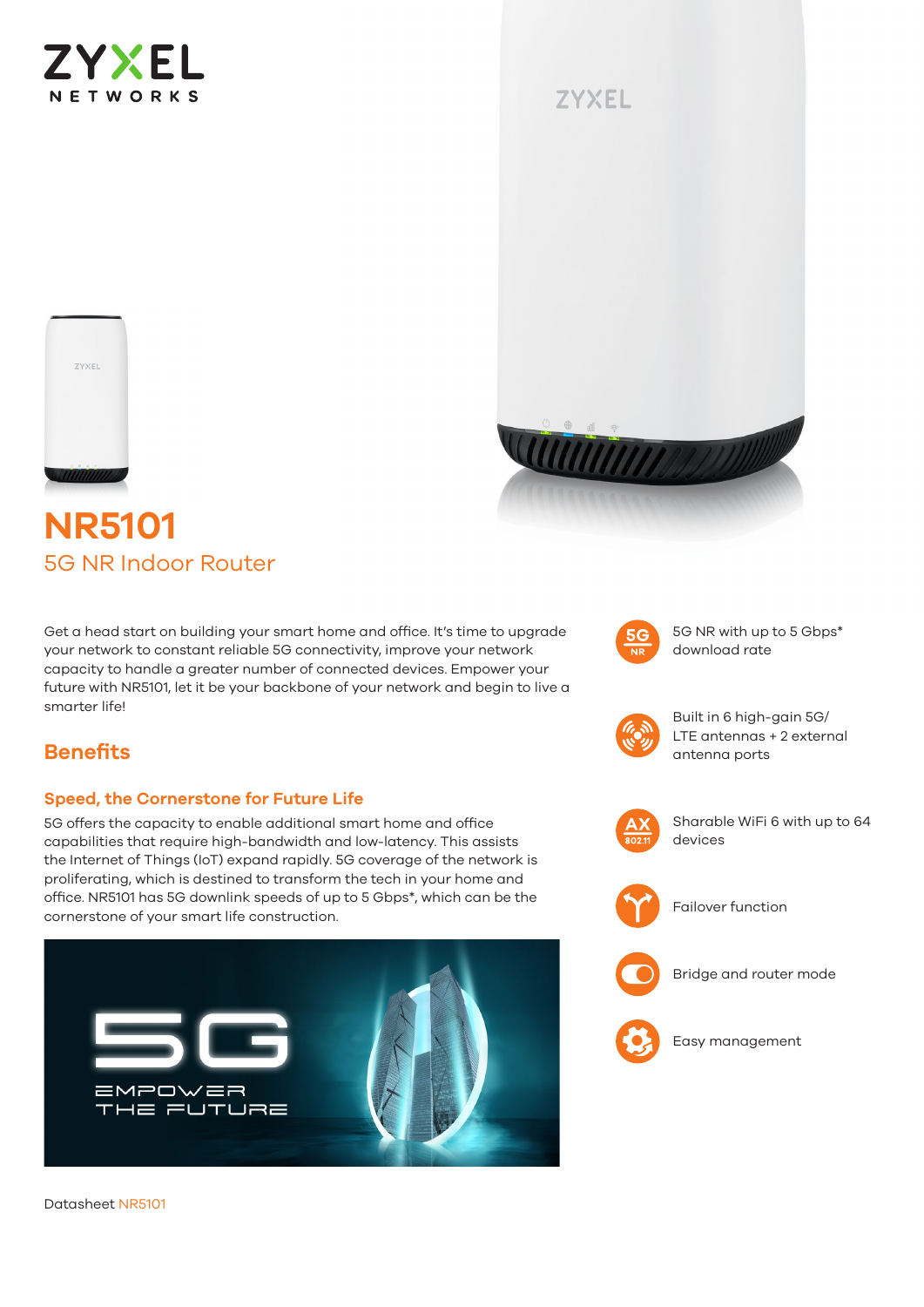#### **Next-Gen Connectivity**

When 5G meets WiFi 6, they can boost larger bandwidth and capacity than legacy solutions. These two cutting edge technologies come together in the NR5101, bringing new heights to performance and capacity for mobile users and IoT devices in homes and commercial buildings. With AX1800 WiFi 6, NR5101 can deliver up to 4x the speed compared to WiFi 5. Your networking power will stronger than ever!

#### **Multifunction Router, All Up to You**

NR5101 is not only a simple network router, but it also combines WLAN AP, LAN gateway, and USB 2.0 all into one box. Its WiFi 6 can share up to 64 wireless devices simultaneously. Operates both in bridge and router mode, making the device easy to deploy and integrate into your existing environment. NR5101 offers more than just 5G, the variety of usages are entirely up to you!



#### **Non-Stop Connectivity**

NR5101 is equipped with the highest-level 5G technology, connections for downlink speeds can go up to 5 Gbps\* with 6 built-in 5G/LTE/3G antennas. It's designed for those who need a consistent high-speed connection when traditional wired broadband is slow, spotty or unavailable. Its failover capability ensures that you'll have internet access even during a network outage, which you can make it serve as a primary or backup option for your internet. Its external antenna ports also allow you to improve signal reception.

#### **Security without Compromise**

Protect your smart home and office. When these places are full of connected network devices, they become possible entry points for cybercriminals. NR5101 is shipped with essential security features.

- Multiple SSIDs/hide SSIDs
- NAT/NAPT firewall • DoS attack detection

• WPA2 and WPA3

• LAN MAC/IP filtering

• Application-level firewall

- URL filtering
- SPI



#### **Easy App & Web Management**

NR5101 is designed with smooth, elegant exterior with a discreet, sleek design making it both durable and stylish. Its plugand-surf capability and intuitive free app combination offers an enjoyable, easy-to-use management experience through either a mobile device or desktop. NR5101 makes your networking life easier and smarter!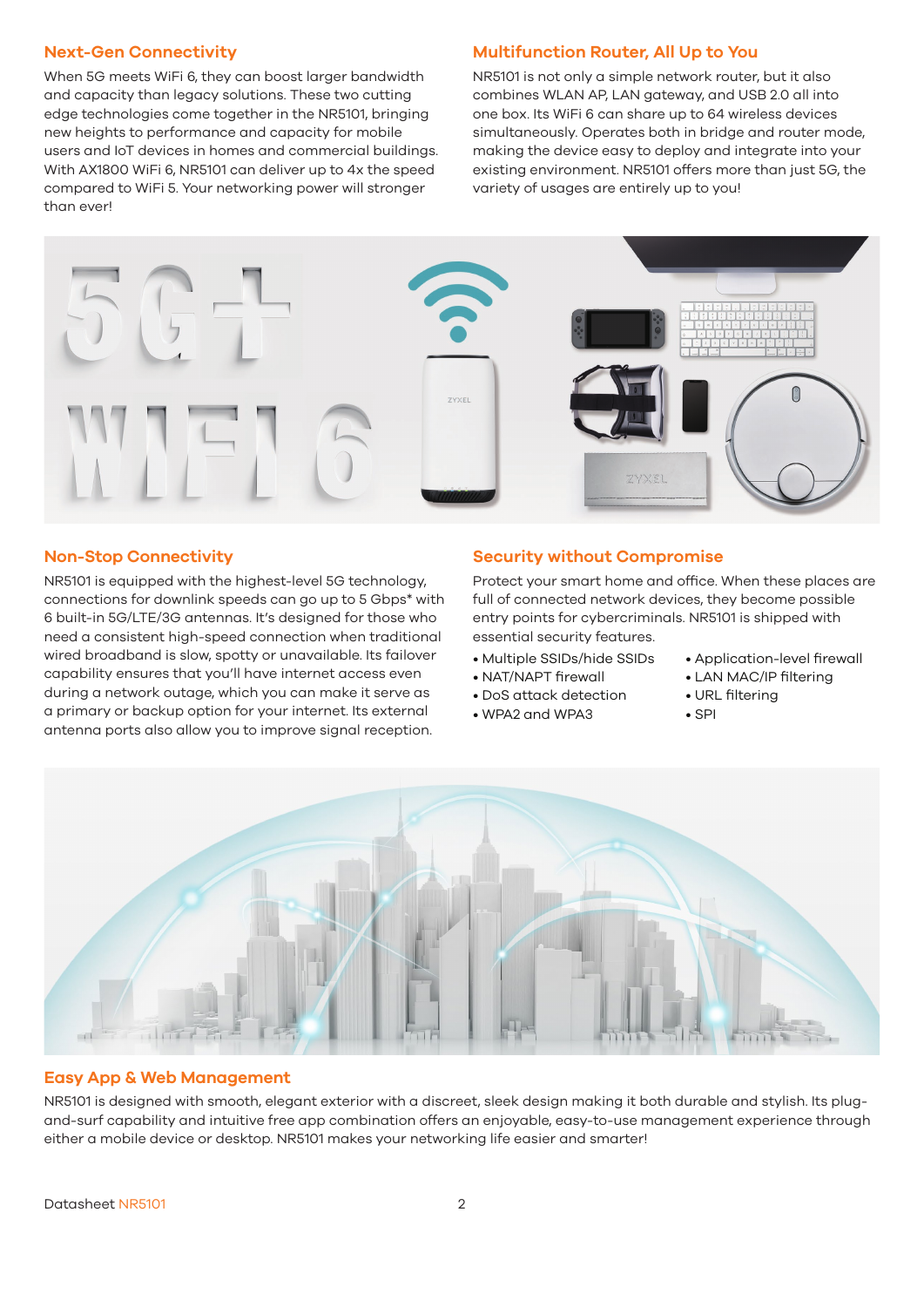# **Application Diagram**



# **Interface Description**